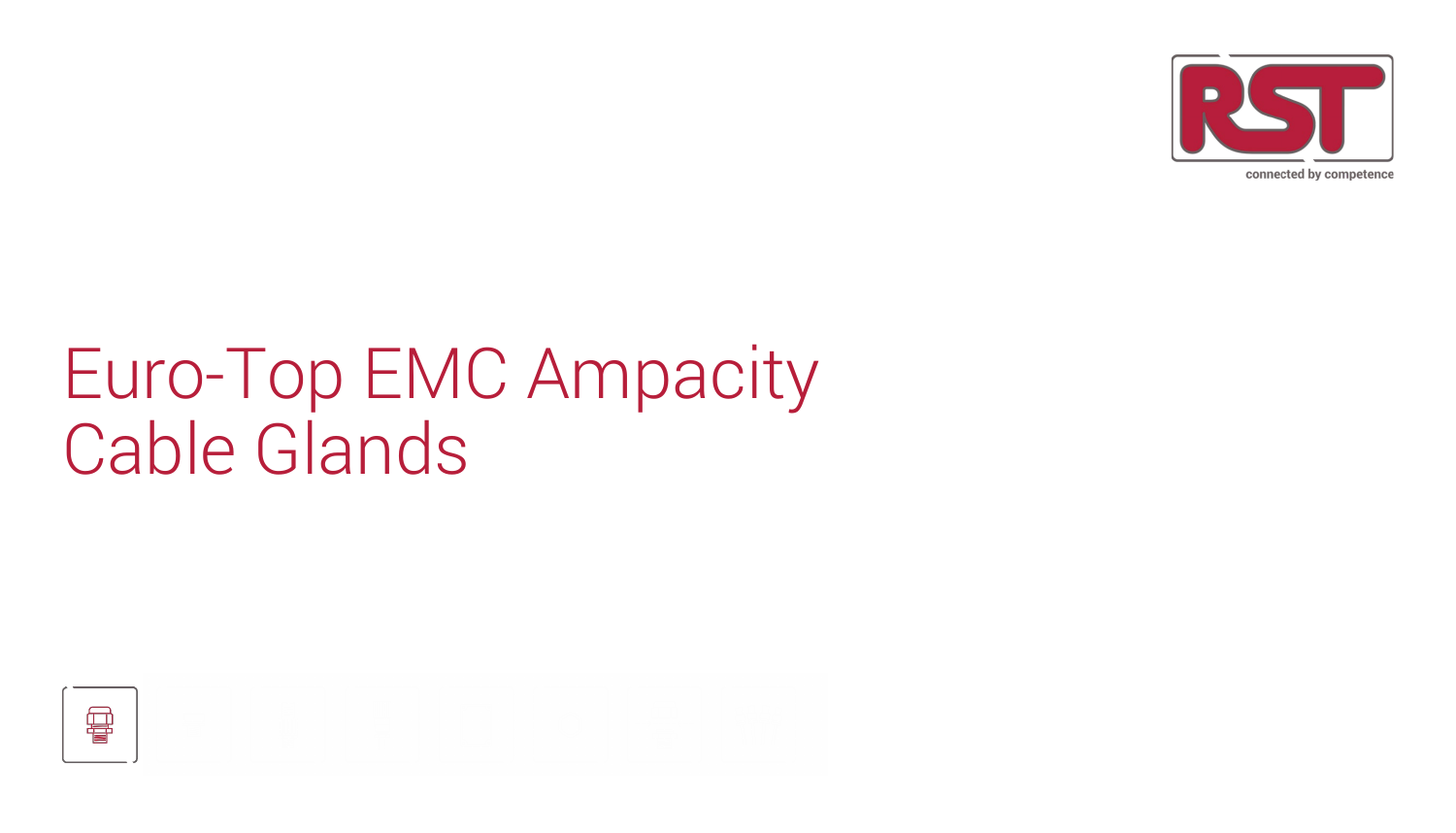

EMC cable glands are used to shield and ground electromagnetic signals on the cable shield – and thus to protect the entire system. But why are Euro-Top EMC Ampacity cable glands needed?

Ampacity means the maximum permissible current carrying capacity of a system before it suffers short-term or permanent damage. This maximum current carrying capacity of the system depends on

- $\blacksquare$  its temperature rating
- **its electrical resistance**
- the frequency of the current
- its ability to dissipate heat
- the ambient temperature

The parameters specified here are critical, for example, in railway applications or in systems that use highfrequency control signals such as VSD (Variable Frequency Drives) or PWM (Pulse Width Modulation). These control signals cause induction currents in the cable shield and must be diverted (earthed) with low resistance so that the system does not fail due to overheating.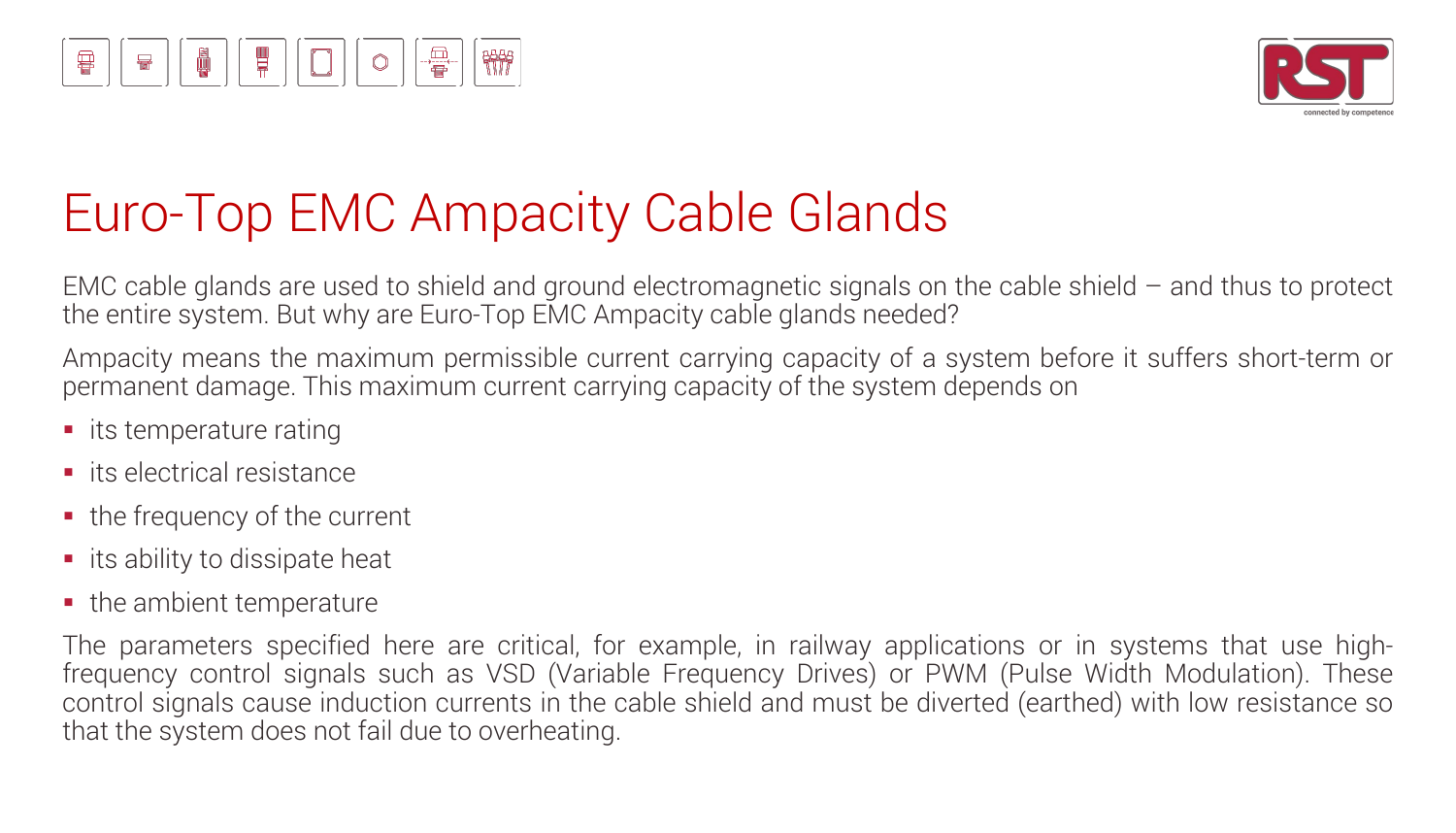





EMC cable glands are suitable for deriving high-frequency electromagnetic signals of small fault currents on the cable shielding. For the above-mentioned applications, however, the cable glands must be able to divert several 100 amperes with low resistance.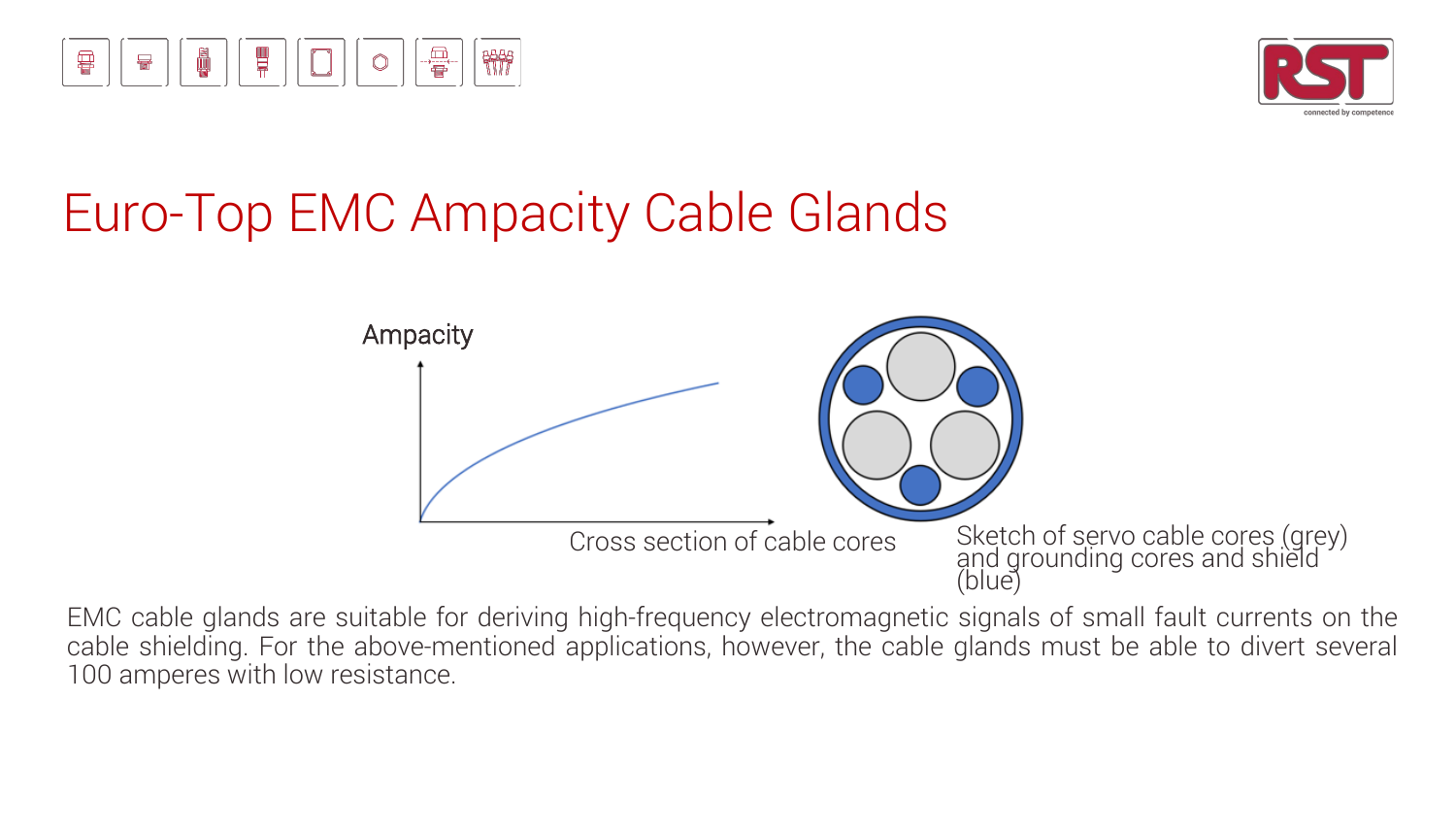

Our Euro-Top EMC Ampacity cable gland was developed to conduct high electrical currents on the cable shield without causing a significant increase in the temperature of the system. A highly efficient contact system with the largest possible cross-section ensures a low-resistance discharge of the current. This prevents the system from overheating because the loss of power can be described as

 $P_w \approx 12 \times Z_D$ 

where

- $\blacksquare$  P<sub>w</sub> = dissipated power
- $\blacksquare$   $\blacksquare$  = induced current
- $\blacksquare$  Z<sub>D</sub> = impedance of the device in  $\Omega$

A power loss leads to an increase in temperature. The maximum allowable temperature increase of the system depends on the ambient temperature, since

$$
T_{\text{max}} = T_{\text{amb}} + T_{\text{increase}}
$$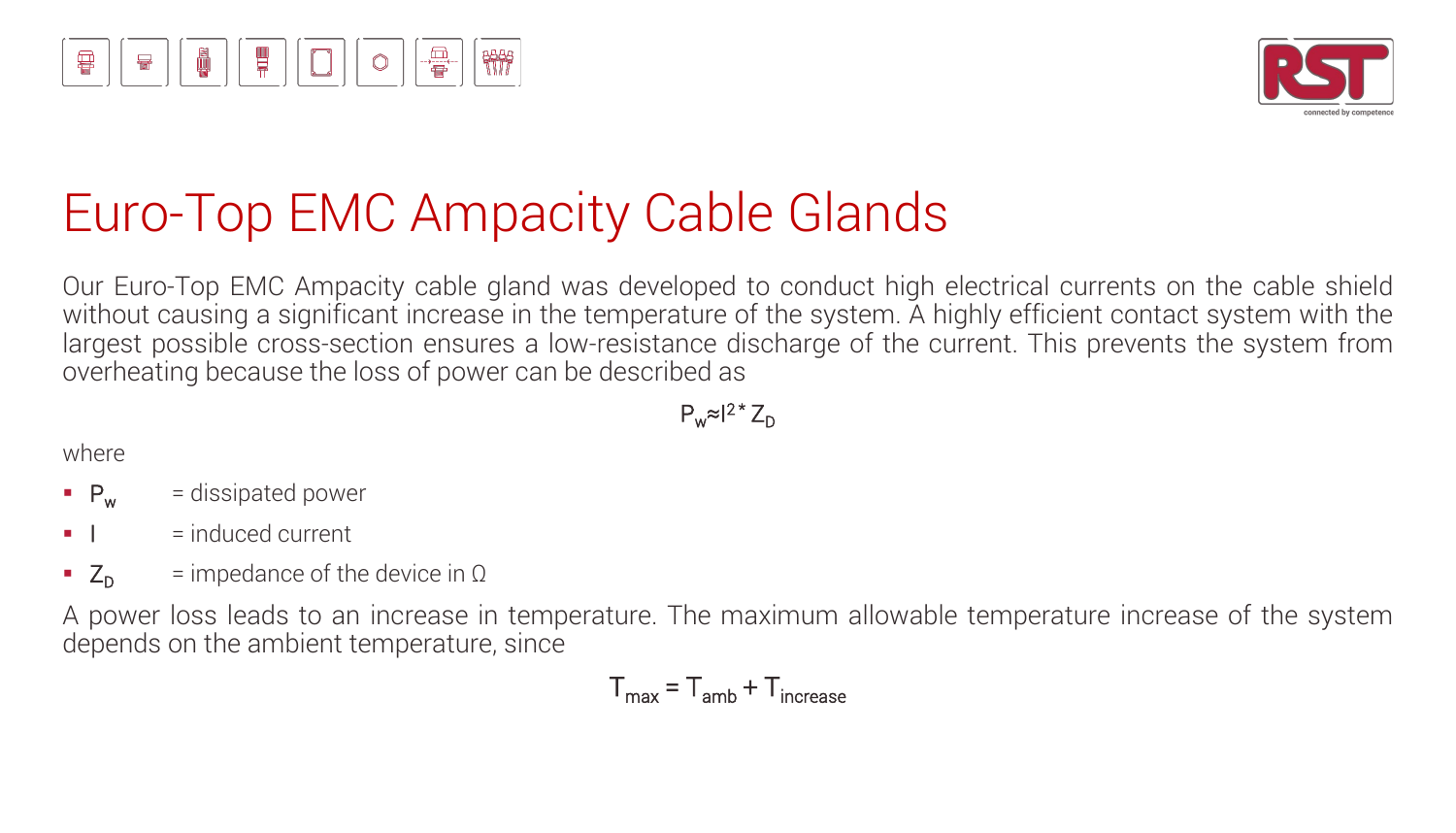



and  $T_{\text{max}}$  stands for the maximum allowable temperature of the system (e.g. 80 ° C). It also means that the maximum current load of a system also depends on the ambient temperature: if the ambient temperature  $T_{\sf amb}$ already corresponds to the maximum permissible temperature  $T_{\text{max}}$ , the current load would be zero.